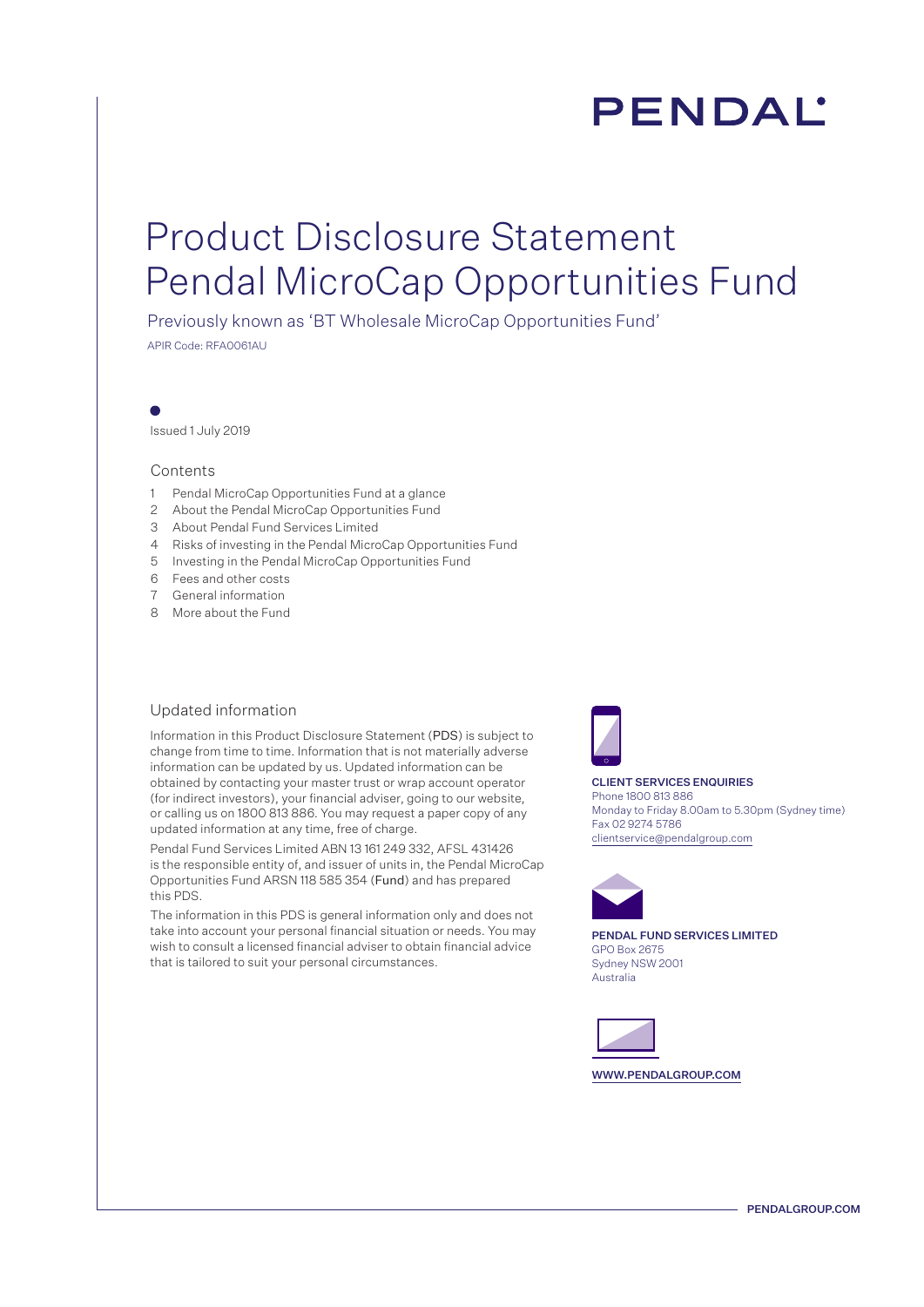## 1. Pendal MicroCap Opportunities Fund at a glance

| <b>Product features</b>         |                                                                                                                                                        |  |
|---------------------------------|--------------------------------------------------------------------------------------------------------------------------------------------------------|--|
| Fund inception date             | March 2006                                                                                                                                             |  |
| Fund objective                  | The Fund aims to provide a return (before fees, costs and taxes) that exceeds the<br>S&P/ASX Small Ordinaries (TR) Index over the medium to long term. |  |
| Suggested investment timeframe  | 5 years or more                                                                                                                                        |  |
| Costs of investing in the Fund  |                                                                                                                                                        |  |
| Establishment fee               | Nil                                                                                                                                                    |  |
| Contribution fee                | Nil                                                                                                                                                    |  |
| Withdrawal fee                  | Nil                                                                                                                                                    |  |
| Termination fee                 | Nil                                                                                                                                                    |  |
| Management costs <sup>1</sup>   | 1.20% pa                                                                                                                                               |  |
| Performance fee <sup>2</sup>    | 20% of the amount (if any) by which the Fund's investment performance (before<br>fees) exceeds the performance hurdle.                                 |  |
| Buy-sell spread <sup>3</sup>    | 0.70%                                                                                                                                                  |  |
| Minimum investment requirements |                                                                                                                                                        |  |
| Minimum initial investment      | \$25,000                                                                                                                                               |  |
| <b>Distributions</b>            |                                                                                                                                                        |  |
| Frequency                       | Annually                                                                                                                                               |  |
| Payment method                  | Automatically reinvested into additional units in the Fund; or paid directly into your<br>nominated Bank Account.                                      |  |
| Reporting                       |                                                                                                                                                        |  |
| Regular reporting               | • Confirmation of all applications and withdrawals                                                                                                     |  |
|                                 | • A quarterly investment statement providing your account balance, transaction<br>summary and distribution details (if any)                            |  |
| Annual tax reporting            | • Annual tax statement if the Fund has paid a distribution during the financial year                                                                   |  |
|                                 | • Annual capital gains tax statement if you have withdrawn units over the financial<br>vear                                                            |  |
| Annual Fund reporting           | • Annual investment statement                                                                                                                          |  |
|                                 | • Annual report for the Fund                                                                                                                           |  |
| <b>Other information</b>        |                                                                                                                                                        |  |
| Unit pricing                    | Calculated each Business Day for the preceding Business Day                                                                                            |  |
| APIR code                       | RFA0061AU                                                                                                                                              |  |

<sup>1</sup> There may be other fees and costs associated with an investment in the Fund. Please refer to 'Fees and other costs' section for full details.

<sup>2</sup> Please refer to 'Performance fee' in 'Fees and other costs' section for full details.

<sup>3</sup> Please refer to 'Buy-sell spread' in 'Fees and other costs' section for full details.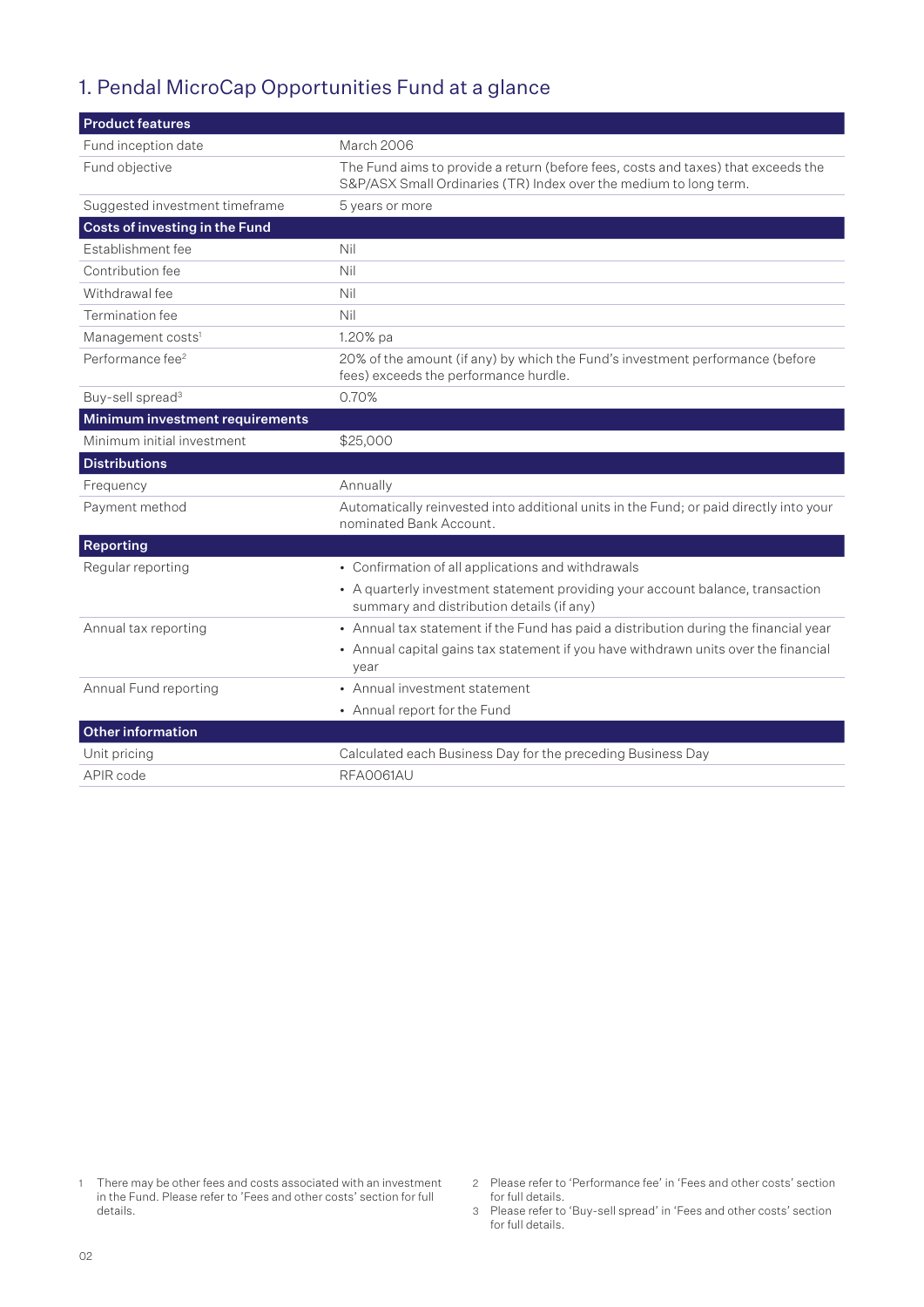## 2. About the Pendal MicroCap Opportunities Fund

#### Investment objective and timeframe

The Fund aims to provide a return (before fees, costs and taxes) that exceeds the S&P/ASX Small Ordinaries (TR) Index over the medium to long term.

The suggested investment timeframe is five years or more.

#### Investment strategy

The Fund is actively managed and invests primarily in a portfolio of 40-60 Australian companies with market capitalisation or free float of generally less than \$150 million<sup>4</sup> at initial investment that we believe are trading below their assessed valuation. The Fund may also invest in equivalent companies listed on the New Zealand Stock Exchange.

#### Investment guidelines

| Asset classes <sup>5</sup> | <b>Asset allocation ranges</b> |           | <b>Benchmark</b>         |
|----------------------------|--------------------------------|-----------|--------------------------|
|                            | Minimum %                      | Maximum % |                          |
| Australian<br>Shares       | 75                             | 100       | S&P/ASX<br>Small         |
| Cash                       |                                | 25        | Ordinaries<br>(TR) Index |

Historical and current asset allocations are available on request.

#### Key benefits of the Fund

Investing in the Fund provides investors with:

- access to a professionally managed portfolio of micro cap shares
- potential for strong long-term capital growth and some income
- opportunity for diversification within their Australian equities portfolio.

Investors should be aware that due to the concentrated nature of micro cap companies there is some additional risk involved in investing in the Fund compared to a conventional Australian equities Fund. Please refer to page 5 for more information.

#### Fund performance

For up-to-date information on the performance of this Fund, including performance history and details of how we calculate performance, please visit www.pendalgroup.com, click on 'Products' and select the Fund. A copy of up-to-date Fund performance information is also available from our Client Services team free of charge on request.

#### Currency management

The Fund may have assets denominated in foreign currencies. This means that changes in the value of the Australian dollar relative to foreign currencies may affect the value of the assets of the Fund. Currency markets can be extremely volatile and are subject to a range of unpredictable forces.

The Fund's foreign currency exposure may be hedged from time to time, in whole or part.

#### **Derivatives**

These are investments whose value is derived from other assets, such as shares and may be used as part of the portfolio management process. Futures contracts and options are examples of derivatives.

Derivatives may be used to reduce risk and can act as a hedge against adverse movements in a particular market and/or in the underlying asset. Derivatives can also be used to gain exposure to assets and markets.

While derivatives offer the opportunity for significantly higher gains from a smaller investment (because of the effective exposure obtained) they can also produce significantly higher losses, sometimes in excess of the amount invested.

Pendal has policies and procedures on the use of the derivatives and is not permitted to use derivatives to gear the Fund.

#### Labour, environmental, social and ethical considerations

Pendal incorporates an assessment of environmental, social (including labour standards), corporate governance (ESG) and ethical factors in our investment process where those considerations are deemed material to the financial performance of an investment.

We do not have a predetermined view on ESG factors. Instead we consider these factors to the extent they are relevant to the economic or financial performance of the investment. Our investment analysis may include ESG considerations such as board composition and skills, workplace health and safety, diversity and inclusion, stakeholder relations, exposure to environmental factors, regulatory risk, ethical conduct and culture.

#### Changes to Fund details

We have the right to change the Fund's objective and investment strategy (including the benchmark), asset allocation neutral position and range and currency strategy (if any), without prior notice in some cases. We will inform investors of any material change to the Fund's details in their next regular communication or as otherwise required by relevant law. For details on how to obtain up-to-date Fund information, please refer to 'Updated information' on the front cover of this PDS.

- 4 We consider micro cap companies to be those with a market capitalisation of generally between \$5 and \$150 million at the time they are first acquired on behalf of the Fund.
- 5 The reference to the Fund investing in an asset class includes all types of investments which give exposure to that asset and the related asset class, directly or indirectly, including through derivatives and investment in other funds (including other Pendal funds), and through any type of investment which would ordinarily be understood in financial markets to be included in that class. For

example, investment in 'Australian shares' includes investment in Australian share futures, derivatives based on an index of Australian shares, or funds which invest primarily in Australian shares. 'Australian shares' also includes any shares, units or other securities listed on an Australian exchange or issued or guaranteed by an Australian entity. A statement that the Fund invests in a particular class of asset does not preclude investment in other types of assets where the responsible entity considers it appropriate to do so in the interests of investors.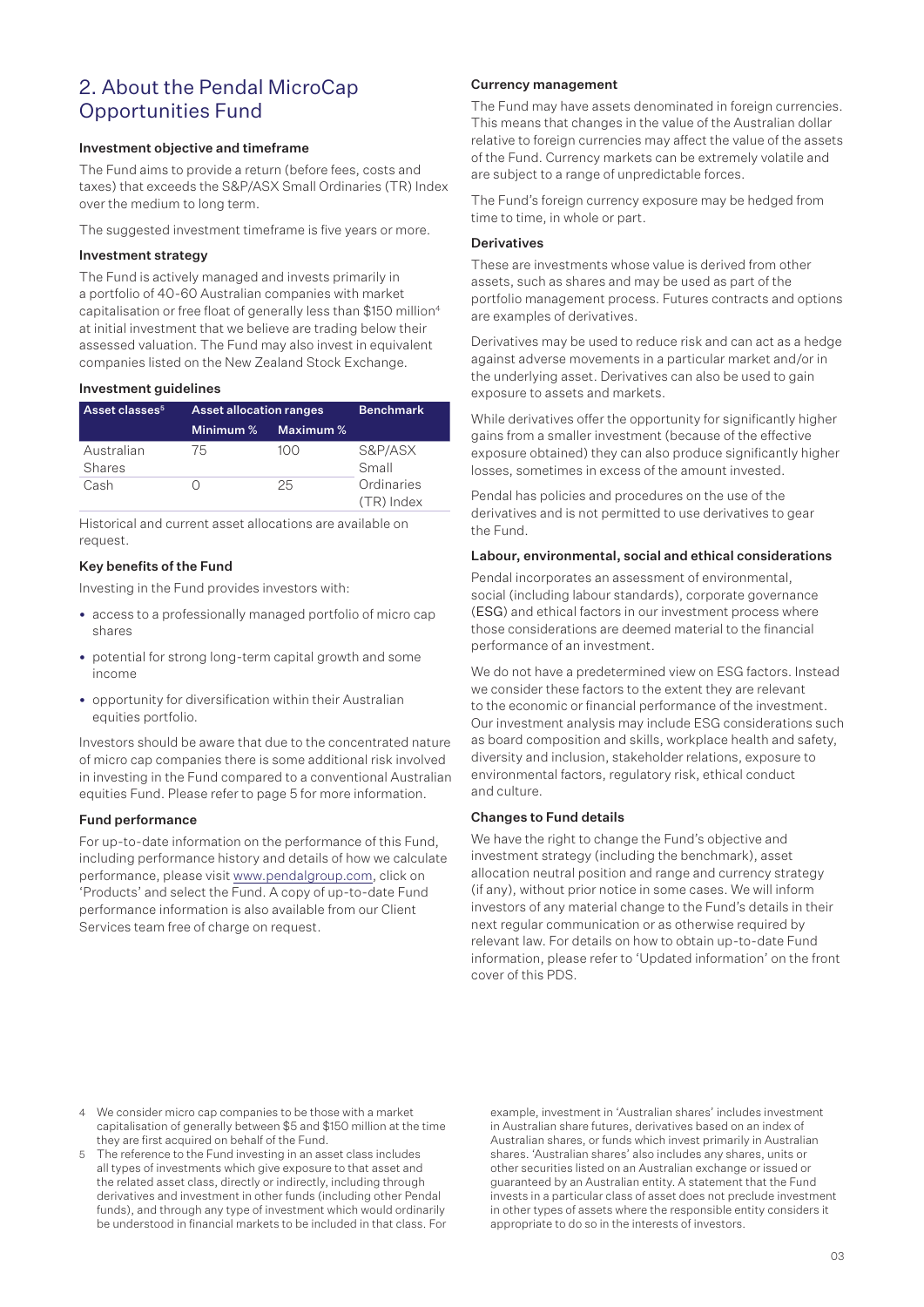## 3. About Pendal Fund Services Limited



A\$100.9bn funds under management (as at 31 March 2019)

Pendal Fund Services Limited is the responsible entity for the Pendal MicroCap Opportunities Fund (Fund). As responsible entity, it is responsible for overseeing the operations of the Fund.

Pendal Institutional Limited is the investment manager of the Fund. As the investment manager, it selects and manages the assets of the Fund and may appoint other managers to manage some or all of the Fund's assets.

Pendal Fund Services Limited and Pendal Institutional Limited are wholly owned subsidiaries of Pendal Group Limited.

Pendal Group Limited is an independent, global investment management firm focused on delivering superior investment returns for its clients through active management.

Pendal offers investors a range of Australian and international investment choices including shares, property securities, fixed income and cash strategies, as well as multi-asset and responsible investments. To complement its in-house expertise, Pendal also partners with leading global investment managers.

Prior to May 2018, Pendal Group Limited was known as BT Investment Management Limited, Pendal Fund Services Limited was known as BT Investment Management (Fund Services) Limited and Pendal Institutional Limited was known as BT Investment Management (Institutional) Limited.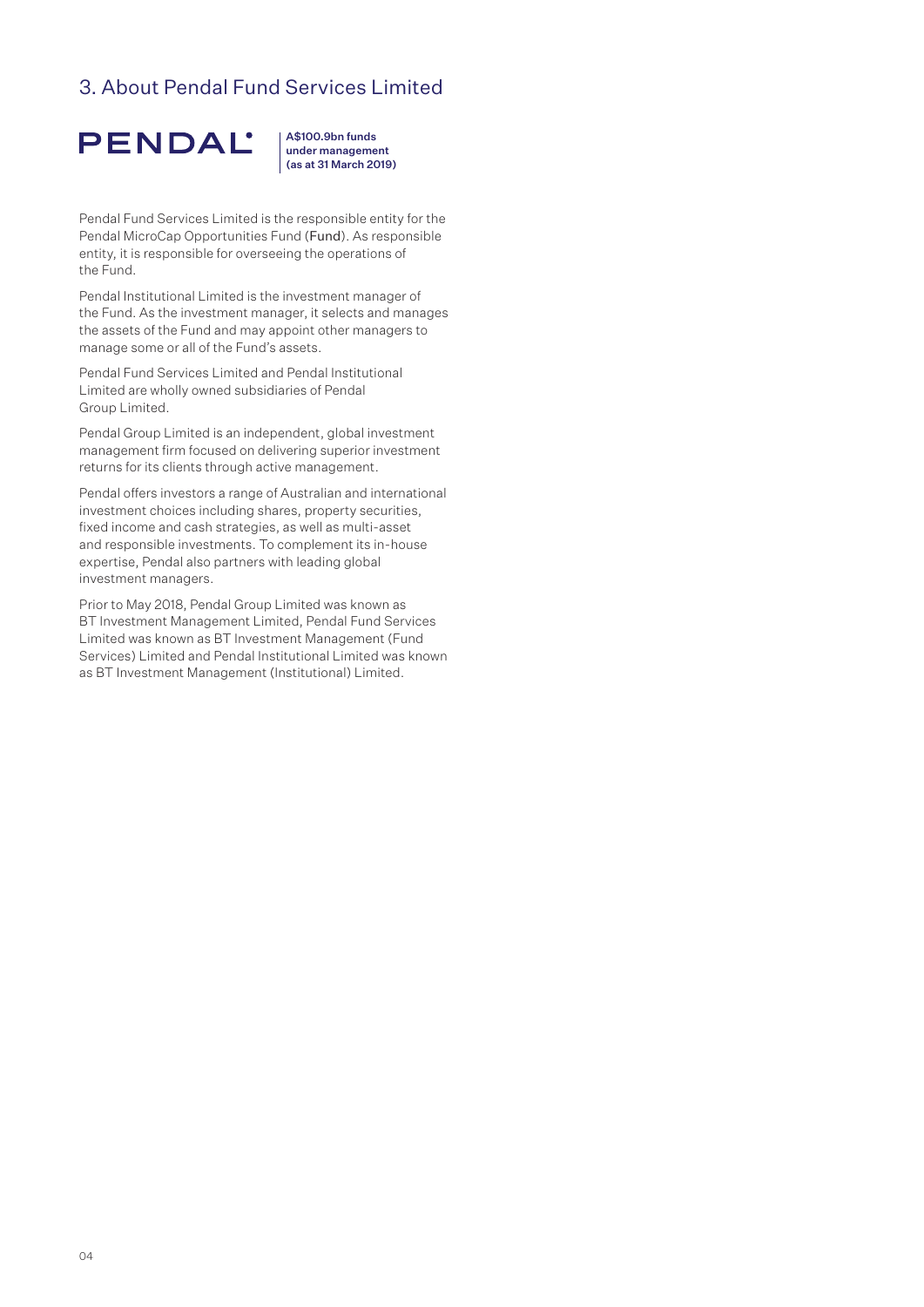## 4.Risks of investing in the Pendal MicroCap Opportunities Fund

### Understanding risks

There will always be the risk of fluctuations in the value of an investment. Investment risk can be managed and even minimised but it cannot be completely eliminated. It is important to understand that not all risks are foreseeable. There is always the chance that you may lose money on any investment you make.

Some common types of investment risks are outlined in the table below.

| <b>Type of risk</b>    | <b>Explained</b>                                                                                                                                                                                                                                                                                                                                                                                                                                                                                                                                                                                                                                                              |
|------------------------|-------------------------------------------------------------------------------------------------------------------------------------------------------------------------------------------------------------------------------------------------------------------------------------------------------------------------------------------------------------------------------------------------------------------------------------------------------------------------------------------------------------------------------------------------------------------------------------------------------------------------------------------------------------------------------|
| Market risk            | Markets are subject to a host of factors, including economic conditions, government<br>regulations, market sentiment, local and international political events and environmental<br>and technological issues. Market risk may have different impacts on each investment and<br>investment style.                                                                                                                                                                                                                                                                                                                                                                              |
| Security specific risk | The risk associated with an individual asset. The price of shares in a company may be affected<br>by unexpected changes in that company's operations such as changes in management or the<br>loss of a significant customer.                                                                                                                                                                                                                                                                                                                                                                                                                                                  |
| Currency risk          | The Fund may have assets that are denominated in foreign currencies. For unhedged<br>investments in international assets, a rise in the Australian dollar relative to other currencies<br>will negatively impact investment values and returns. Currency markets can be extremely<br>volatile and are subject to a range of unpredictable forces. Where this risk is hedged, the hedge<br>may not provide complete protection from adverse currency movements.                                                                                                                                                                                                                |
| Interest rate risk     | Changes in interest rates can have a direct or indirect impact on the investment value and/or<br>returns of all types of assets. Interest rates may directly or indirectly affect a company's cost of<br>borrowings as well as the value of fixed interest securities.                                                                                                                                                                                                                                                                                                                                                                                                        |
| Credit risk            | Credit risk refers to a risk of loss arising from the failure of a borrower or other party to a<br>contract to meet its obligations. This may arise in derivatives, fixed interest securities and<br>mortgage securities.                                                                                                                                                                                                                                                                                                                                                                                                                                                     |
| Derivative risk        | The value of derivatives is linked to the value of the underlying assets and can be highly<br>volatile. Potential gains and losses from derivative transactions can be substantial.                                                                                                                                                                                                                                                                                                                                                                                                                                                                                           |
| Small company risk     | Shares in small companies may trade less frequently and in smaller volumes and may<br>experience greater price volatility than larger companies. Small companies may also have<br>more limited operating histories, markets, product lines or financial resources than larger<br>companies. They may also depend heavily on key personnel.                                                                                                                                                                                                                                                                                                                                    |
| Illiquidity risk       | This is the risk that an investment may not be easily converted into cash with little or no loss of<br>capital and minimum delay, because of either inadequate market depth or disruptions in the market<br>place. Securities of small companies in particular may, from time to time, and especially in falling<br>markets become less liquid. Unlisted property investments may also have limited or no liquidity.<br>This means that it may not be possible to sell these investments or to do so in sufficient time<br>to pay withdrawals. If this occurs, withdrawals may be suspended for the protection of all<br>investors, even if other assets can be readily sold. |

You should be aware of these risks when investing and should be aware that not all risks can be foreseen.

No matter how skilled the investment managers, or however strong the Fund's performance has been in the past, there is always a chance you could receive back less than you invested. Investment returns are volatile and can go up and down. The future performance of the Fund is not guaranteed and past performance is not a guide to future performance.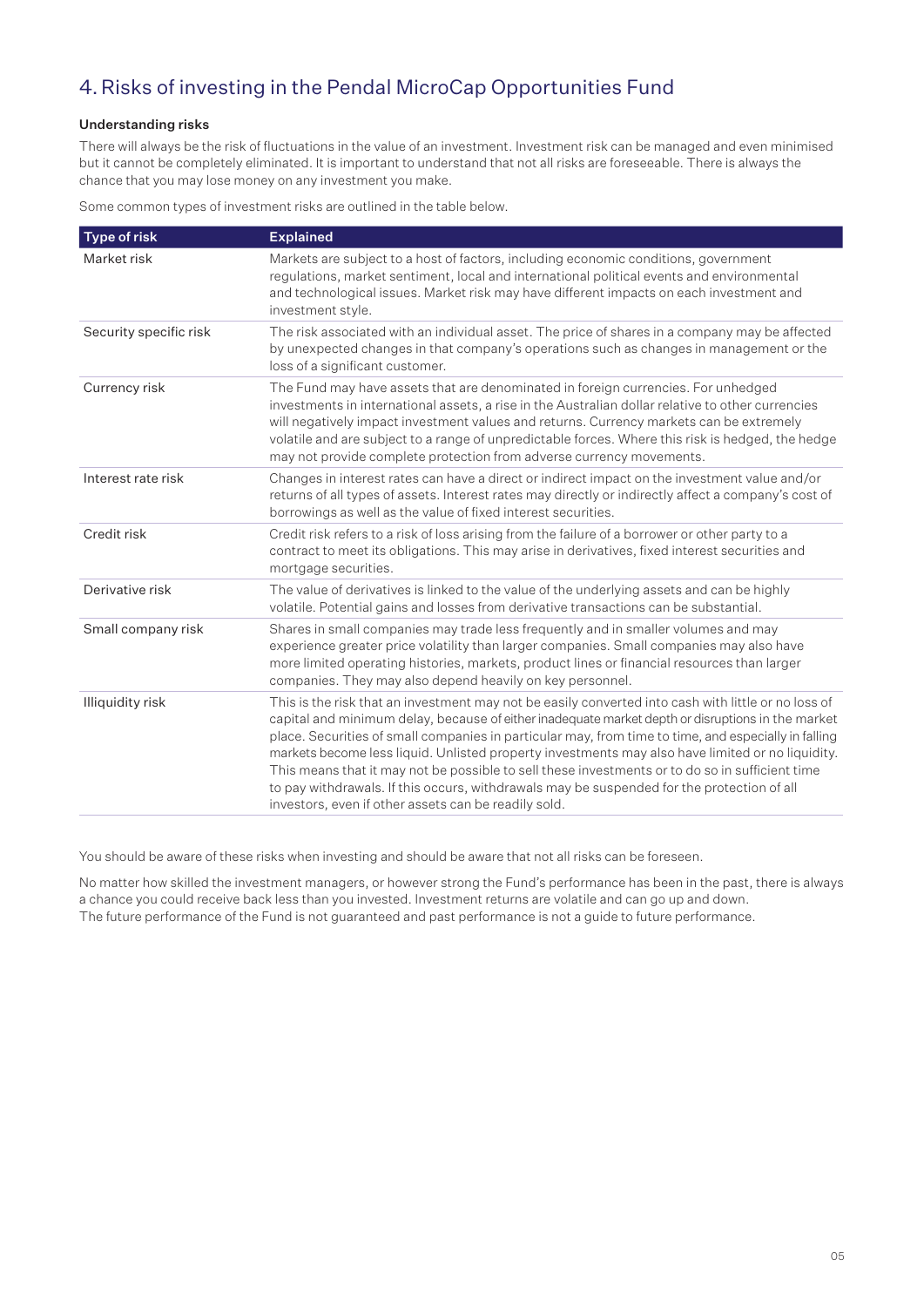## 5. Investing in the Pendal MicroCap Opportunities Fund

#### Who can invest in the Pendal MicroCap Opportunities Fund?

This Fund is available for investment by direct and indirect investors. Persons who invest in the Fund through a master trust or wrap account are referred to as indirect investors in this PDS.

The offer made in this PDS is available only to persons receiving this PDS (electronically or otherwise) within Australia. Other than as permitted by law, interests in the Fund will only be issued on receipt of an Application Form issued with this PDS. If you have received this PDS electronically, we will provide a free paper copy on request. Applications from outside Australia will not be accepted.

### **Direct investors**

#### How to invest

Direct investors should complete the Application and relevant Customer Identification Form(s) by clicking on 'Apply now' at www.pendalgroup.com and downloading the forms. A copy of the forms can also be requested by calling 1800 813 886. Payment details and methods are included in the application. If you need any help in considering whether the Fund is appropriate for you, please talk to your financial adviser.

Application money is paid into an interest bearing account upon receipt. Any interest earned on this account will be retained by us and may be paid into the Fund.

If we are unable to process an application because it is invalid (eg the Application Form is not signed), the transaction will not be processed and the application money will remain in the account until the correct documentation is received. For information on how we process invalid requests, see 'Processing – Invalid transaction requests'. If correct documentation is not received within one month, the application money will be returned to you by cheque – with no interest payable.

We have the right to reject any application or to accept only part of an application.

#### Minimum initial investment

The minimum initial investment is \$25,000.

#### Cooling-off period

If you are a retail client (as defined in the Corporations Act) investing directly in the Fund, you have a 14 day cooling-off period to confirm that your investment in the Fund meets your needs. If you exercise your cooling-off rights, we will return your money to you and no fees will apply. However, the amount you receive will reflect any movement (either up or down) in the unit price of the Fund which means that there may be tax implications for you.

The 14 day cooling-off period commences on the earlier of the end of the fifth Business Day after we issue the units to you or from the date you receive confirmation of your transaction.

#### **Indirect investors**

We authorise the use of this PDS as disclosure to persons who wish to access the Fund indirectly through an Investor Directed Portfolio Service (IDPS), IDPS-like scheme or a nominee or custody service (collectively referred to as master trusts or wrap accounts).

An investment in the Fund offered under this PDS through a master trust or wrap account does not entitle you to a direct interest in the Fund. This means that the rights that apply to a person who invests directly in the Fund are not available to you but rather to the operator or custodian of the master trust or wrap account.

The operator or custodian of the master trust or wrap account will be recorded in the register as the investor and will be the person who exercises the rights and receives the benefits of an investor.

Persons who invest through a master trust or wrap account may be subject to different conditions from those referred to in this PDS, particularly in regard to:

- how to transact on your investment (eg initial and additional investments and withdrawals)
- cooling-off period and rights (no cooling-off rights apply to any investments in the Fund acquired through a master trust or wrap account operator)
- distribution, processing and withdrawal timing
- cut-off times for transacting (eg applications and withdrawals)
- fund reporting and other documentation including notices about fee increases and other significant events (Fund reports and investor notices are sent to the master trust or wrap account operator who then provide information to indirect investors)
- fees and other costs (additional fees and expenses may be charged by the operator or custodian of the master trust or wrap account).

Investors in the master trust or wrap account should contact their financial adviser or master trust or wrap account operator for any investor queries.

#### **How the Fund operates**

#### Unit prices

#### How we calculate unit prices

Generally unit prices are calculated each Business Day for the preceding Business Day in accordance with the Fund constitution by dividing the value of the Fund by the total number of units on issue in the Fund.

We have adopted a unit pricing discretion policy setting out the principles that apply when we exercise discretions under the constitution. You can request a copy of the policy free of charge by calling our Client Services team or by downloading a copy at www.pendalgroup.com/UnitPriceDiscretionPolicy.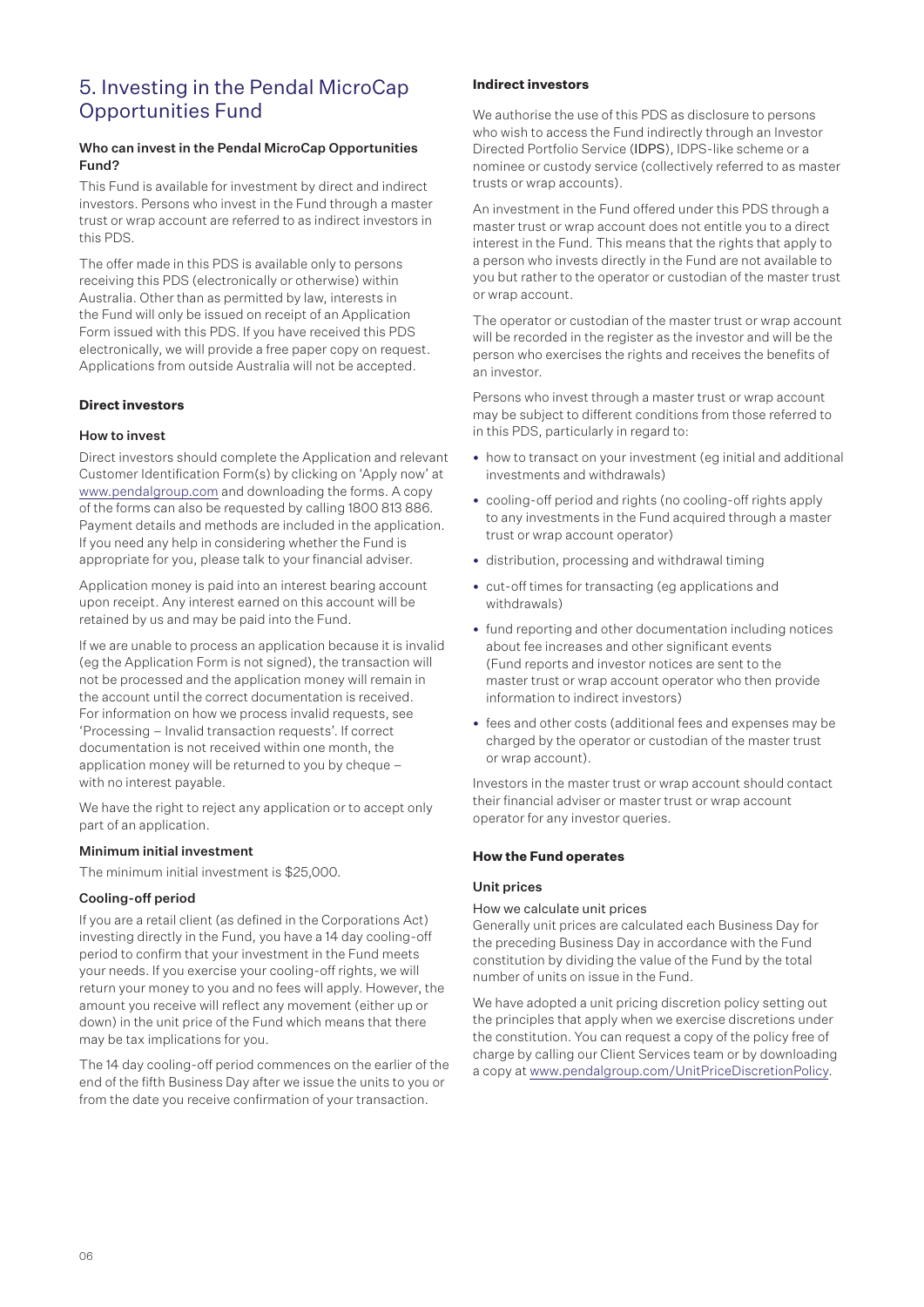The overall effect for the Fund is that:

- prices are based on the value of the Fund's assets, generally as next calculated by us after each cut-off time
- asset values will usually be based on closing prices, where appropriate, other price quotes most recently available to us at the time we make the calculation
- entry prices are usually higher than exit prices. The difference is called a 'buy-sell spread'. Please refer to the 'Fees and other costs' section in this PDS for further information.

Entry and exit prices for each Business Day will be available at www.pendalgroup.com by clicking on 'Products' and selecting the Fund. Prices will usually be posted by the end of the next Business Day.

Distributions will be reinvested using the entry price for the last Business Day of the distribution period, adjusted to exclude the income to be distributed for the period and any buy-sell spread that would otherwise be included in the entry price.

#### Changes to unit pricing

We can change the way in which we calculate unit prices. Information regarding any such change will be available on our website or by calling our Client Services team. Prior notice will not ordinarily be provided.

#### Processing

#### Processing times

An application or withdrawal request will usually receive an entry price or an exit price (as applicable) calculated for the Business Day on which we receive the request. Entry and exit prices for each Business Day will be available at www.pendalgroup.com by clicking on 'Products' and selecting the Fund. Prices will usually be posted by the end of the next Business Day.

Requests received on or after the cut-off time of 3.30pm (Sydney time) on a Business Day, or on a non-Business Day, will generally be treated as having been received before the cut-off time on the next Business Day. Please note that we can change this cut-off time by giving written notice to direct investors.

#### Processing – invalid transaction requests

Application, withdrawal and other transaction requests may be invalid for various reasons (eg not signing the appropriate form or not including all required information on the form). In such cases, the transaction will not be processed until valid documentation is received and will be processed using the unit price applying on the day that we receive the correct documentation. The usual rules about cut-off times apply. In cases where documentation is invalid, we will aim to contact you, generally within seven Business Days.

#### Additional investments

You can add to your investment at any time by sending us your written instructions with your payment. There is no need to complete another Application Form. Further transactions are made on the basis of the then current PDS. You can request a copy of the most recent PDS, which will be provided free of charge. In addition, any replacement or updated PDS will be available on www.pendalgroup.com by clicking on 'Products' and selecting the Fund.

#### How to withdraw

You can withdraw from your investment by either mailing or faxing us a completed withdrawal form or written notice of withdrawal.

The withdrawal request must be signed by the investor/s or authorised signatories and should specify:

- investor number
- amount, in either dollars or units
- the account name, BSB number and account number of the Bank Account to which payment is to be made.

For faxed withdrawal requests, the withdrawal amount can only be paid to your previously nominated Bank Account (these details must have been received in writing, not faxed).

The proceeds of redemption requests will generally be available within 14 Business Days if you are having the funds directly credited to your Bank Account. Alternatively, you may choose to receive a cheque, which will usually be sent within 21 Business Days.

Please note these times are a guide only and as specified in the Fund's constitution we may take up to 30 days to process your withdrawal request.

Cheques and Bank Accounts must be in the name(s) of the account holder(s). Withdrawals are paid in Australian dollars and are subject to clearance of any application money received from you. Clearance generally takes three Business Days. You may not cancel a withdrawal request without our consent.

The constitution of the Fund may also contain specific provisions that provide us with certain powers in relation to withdrawal procedures. Please refer to 'Restrictions on withdrawals' in this section for further information.

#### Restrictions on withdrawals

There may be circumstances where your ability to withdraw from the Fund is restricted. The following text contains further information on restrictions on withdrawals.

If the Fund is illiquid (as defined in the Corporations Act), withdrawals from the Fund will only be possible if we make a withdrawal offer in accordance with the Corporations Act. We are not obliged to make such an offer. However, if we do, you are only able to withdraw your investment in accordance with the terms of a current withdrawal offer. If an insufficient amount of money is available from the assets specified in the withdrawal offer to satisfy withdrawal requests, the requests will be satisfied proportionately amongst those investors wishing to withdraw from the Fund. Under the Corporations Act, a trust is illiquid if it has less than 80% liquid assets (generally cash and marketable securities).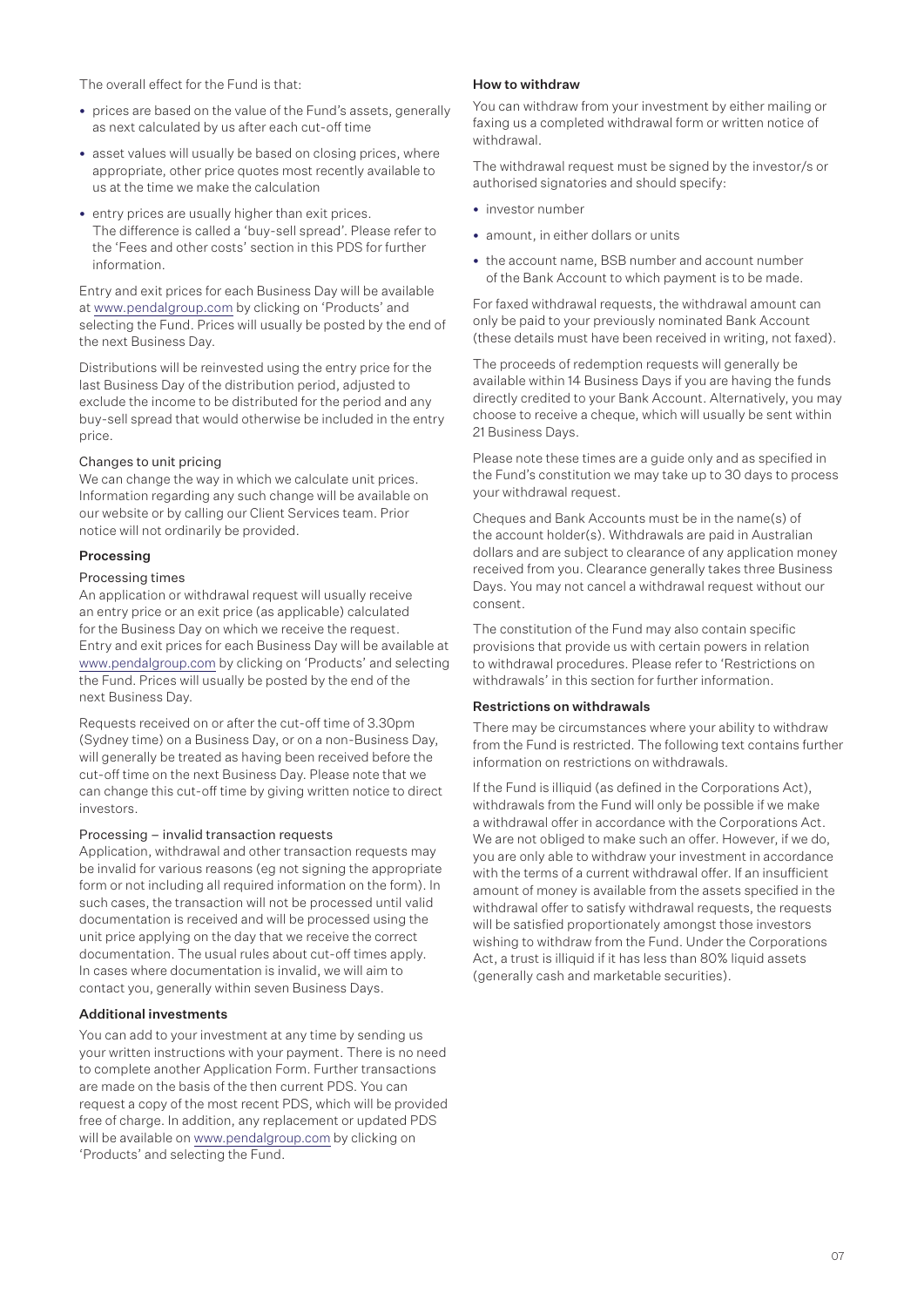The constitution of the Fund also contains specific provisions that provide us with powers in relation to withdrawals. The specific provisions in the constitution are summarised below.

| <b>Provision</b>                                | <b>Explained</b>                                                                                                                                                                                                                                                                                                                                                                                                                                                                                                              |
|-------------------------------------------------|-------------------------------------------------------------------------------------------------------------------------------------------------------------------------------------------------------------------------------------------------------------------------------------------------------------------------------------------------------------------------------------------------------------------------------------------------------------------------------------------------------------------------------|
| Payment of withdrawals<br>by transfer of assets | We may transfer assets to you rather than pay cash in satisfaction of all or any part of your<br>withdrawal request. These assets (together with any cash paid to you) must be of the same<br>value as the amount of your withdrawal. We may require you to pay for the costs involved in the<br>transfer of the assets or we may deduct such costs from the amount payable to you.                                                                                                                                           |
| Large withdrawals from<br>a single investor     | If we receive a large withdrawal request from a single investor on a day which, in our view,<br>would be likely to result in a withdrawal payment exceeding the specified limit (currently 5% of<br>the Fund's value) we can sell selected assets of the Fund that have a total value (as at the time<br>the exit price is calculated) equal to the withdrawal amount and pay the net proceeds of the<br>sale instead of the withdrawal amount to the investor, even if those proceeds do not equal the<br>withdrawal amount. |
| Large withdrawals from<br>multiple investors    | If we receive a large amount of withdrawal requests in a single day which exceed the specified<br>limit (currently 10% of the Fund's value), a proportion of the withdrawal requests may not<br>receive the exit price for that day and may be deemed to be received on the next Business Day.                                                                                                                                                                                                                                |
| Delays in realising assets                      | If after taking all reasonable steps, we are unable to realise sufficient assets to satisfy a<br>withdrawal request due to circumstances beyond our control (such as restricted or suspended<br>trading in a market for an asset), or if we believe it is not in the best interests of unitholders<br>to realise assets, the period allowed to satisfy withdrawal requests may be extended by the<br>number of days during which the circumstances apply.                                                                     |
| Suspension of withdrawals                       | We may suspend withdrawal requests at any time and for such period as we consider<br>appropriate in the circumstances (which may include where the Fund becomes illiquid). If we<br>do so, the period we take to satisfy withdrawal requests will be extended by the period of the<br>suspension. The exit price will be determined as at the next time we value the Fund after the<br>suspension is lifted.                                                                                                                  |
| Net asset value falls by 5%                     | If we consider that the net asset value of the Fund has fallen by 5% or more after the exit price<br>for a withdrawal request has been calculated (but before the unit has been redeemed), we may<br>recalculate the exit price as at a valuation time determined by us.                                                                                                                                                                                                                                                      |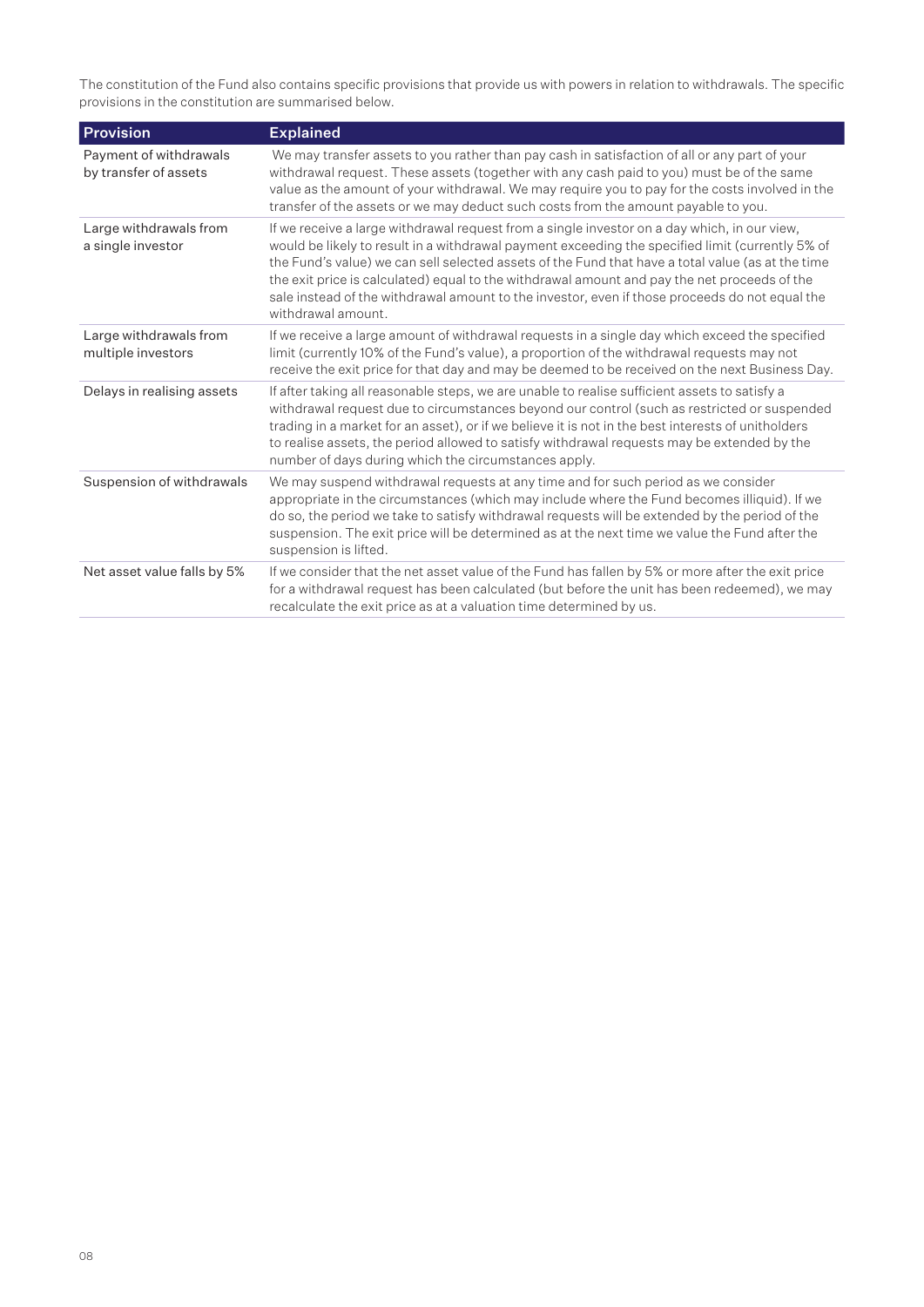#### **Distributions**

The Fund generally pays distributions at the end of June each year.

We may also pay a special distribution at other times where we consider it appropriate; for example, where there is a large application or redemption we may distribute income and net realised capital gains before processing the transaction so that investors are treated fairly. Prior notice of special distributions will not ordinarily be provided.

Distributions are generally assessable income and can be made up of both income and net realised capital gains, and will vary depending on the factors that influence the performance of the Fund (such as interest rates and market conditions) and may not be paid at all. Please refer to the 'Taxation' section in this PDS for further information.

Distribution payments are generally made within 10 Business Days after the end of the distribution period. Where the timing of payments is expected to exceed 10 Business Days, information on the proposed date will generally be available on our website.

Distributions are calculated on a cents per unit basis in accordance with the Fund's constitution. Undistributed income (including net realised capital gains) accrue in the unit price of the Fund during the relevant distribution period. This means that if an investment is made just before the end of a distribution period, you may receive some of the investment back immediately as income.

Immediately following a distribution the Fund's unit price will usually fall because the income and realised gains accumulated during the distribution period have been distributed. Distributions may include a part return of capital. Details will be provided in the investor's tax statement.

#### Distribution payment options

You can choose to have your distributions:

- automatically reinvested into additional units in the Fund
- paid directly into your nominated Bank Account.

#### Reinvestment of distributions

Reinvesting distributions compounds your returns. Distributions are automatically reinvested unless you instruct us otherwise in the Application Form. If you do not nominate a Bank Account for payment of distributions, we will treat this as a request to reinvest your distributions.

If we attempt to pay a distribution by your nominated method and the payment fails (eg we are unable to credit your nominated Bank Account), we will attempt to contact you to arrange payment. When you invest, you agree that if this happens and we have been unable to contact you after reasonable attempts have been made, you will be taken to have requested us to reinvest the failed distribution and all future distributions to which you are entitled (until we receive alternative instructions from you). Where we make this change, any amounts we have been holding will be reinvested at the price that applies on the day we reinvest them.

Reinvestment of distributions will normally be effective the first day following the end of the distribution period. For details of the unit price used for reinvestments, please refer to 'Unit prices' in this section of the PDS.

#### Additional disclosure information

As a disclosing entity, the Fund will also be subject to regular reporting and continuous disclosure obligations. For continuous disclosure notices regarding the Fund please visit www.pendalgroup.com, click on 'Products', select the Fund and expand the 'Important Updates' section.

Copies of documents lodged with ASIC may be obtained from, or inspected at, an ASIC office. You can also call us to obtain copies of the following documents, free of charge:

- the Fund's Annual Report most recently lodged with ASIC;
- any half-year report lodged with ASIC after the lodgement of the Annual Report and before the date of this PDS;
- any continuous disclosure notices given by the Fund after lodgement of the Annual Report and before the date of this PDS.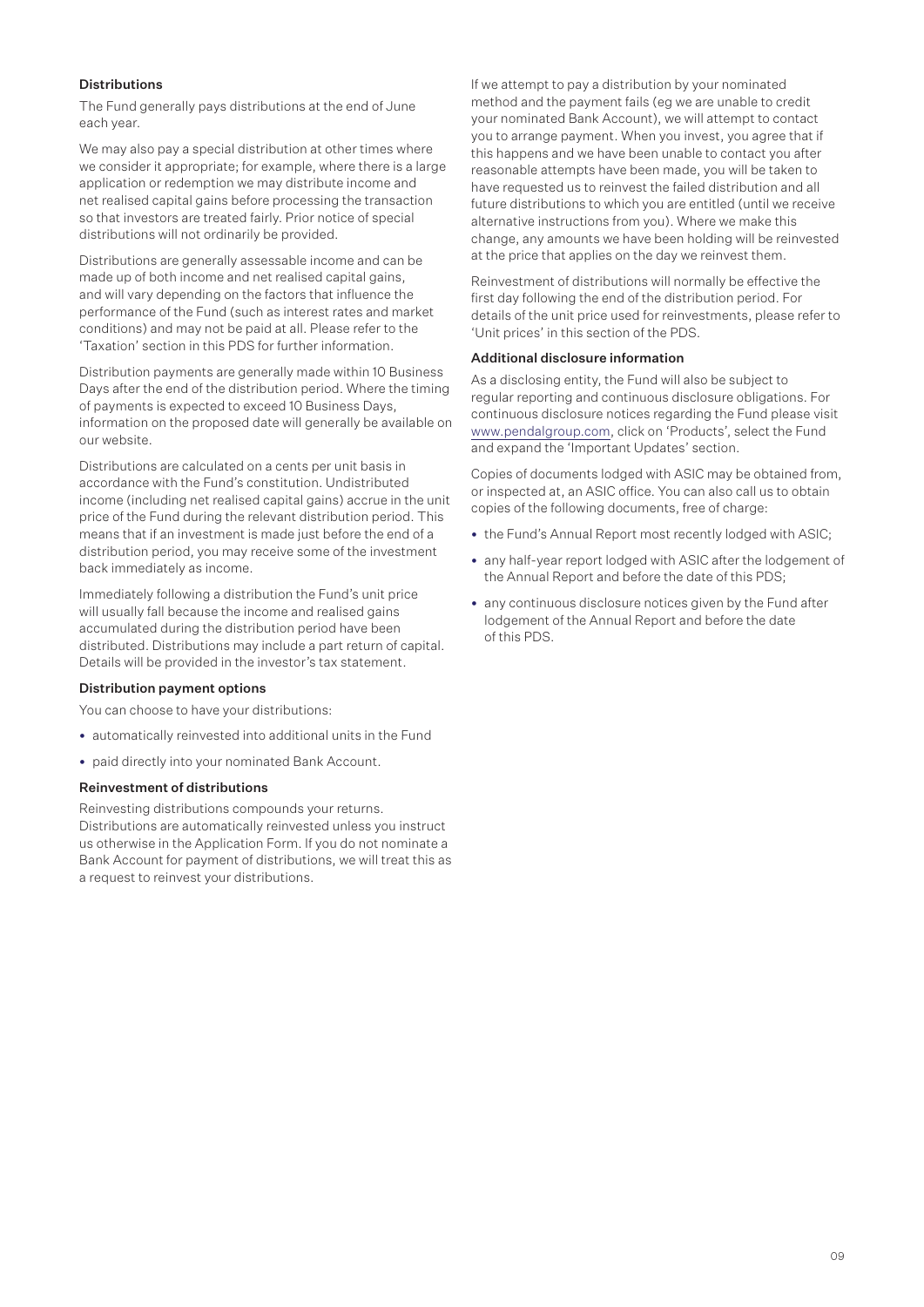## 6. Fees and other costs

#### DID YOU KNOW?

Small differences in both investment performance and fees and costs can have a substantial impact on your long term returns. For example, total annual fees and costs of 2% of your account balance rather than 1% could reduce your final return by up to 20% over a 30-year period (for example, reduce it from \$100,000 to \$80,000).

You should consider whether features such as superior investment performance or the provision of better member services justify higher fees and costs.

You may be able to negotiate to pay lower contribution fees and management costs where applicable. Ask the fund

or your financial adviser.

#### TO FIND OUT MORE

If you would like to find out more, or see the impact of the fees based on your own circumstances, the Australian Securities and Investments Commission (ASIC) website (www.moneysmart.gov.au) has a managed funds fee calculator to help you check out different fee options.

This section shows fees and other costs that you may be charged for the Fund. The fees and costs may be deducted from your money, from the returns on your investment or from the assets of the Fund as a whole.

Taxes are set out in another part of this document. Refer to the 'Taxation' section of this PDS.

You should read all of the information about fees and costs because it is important to understand their impact on your investment. You can also use this information to compare the fees and costs with those of other investment funds.

| Type of Fee or Cost <sup>6</sup>                                             | <b>Amount</b>                                                                     |                                                                                                       | How and when paid                                                                                                                                                                                                                                                                                                            |
|------------------------------------------------------------------------------|-----------------------------------------------------------------------------------|-------------------------------------------------------------------------------------------------------|------------------------------------------------------------------------------------------------------------------------------------------------------------------------------------------------------------------------------------------------------------------------------------------------------------------------------|
| Fees when your money moves in or out of the Fund                             |                                                                                   |                                                                                                       |                                                                                                                                                                                                                                                                                                                              |
| Establishment fee<br>The fee to open your investment                         | Nil                                                                               |                                                                                                       | Not applicable                                                                                                                                                                                                                                                                                                               |
| Contribution fee<br>The fee on each amount<br>contributed to your investment | Nil                                                                               |                                                                                                       | Not applicable                                                                                                                                                                                                                                                                                                               |
| Withdrawal fee<br>The fee on each amount you<br>take out of your investment  | Nil                                                                               |                                                                                                       | Not applicable                                                                                                                                                                                                                                                                                                               |
| Exit fee<br>The fee to close your investment                                 | Nil<br>Not applicable                                                             |                                                                                                       |                                                                                                                                                                                                                                                                                                                              |
| <b>Management costs</b>                                                      |                                                                                   |                                                                                                       |                                                                                                                                                                                                                                                                                                                              |
| The fees and costs for<br>managing your investment                           | At the date of this PDS, management costs<br>consist of the following components: |                                                                                                       |                                                                                                                                                                                                                                                                                                                              |
|                                                                              | Issuer fee <sup>7</sup>                                                           |                                                                                                       | 1.20% pa Issuer fees are paid from the assets of the Fund and<br>reflected in the unit price of your investment. Issuer<br>fees are calculated on the value of the Fund daily<br>and generally deducted from the Fund at the end<br>of the month.                                                                            |
|                                                                              | Performance fee                                                                   | 20% of the Fund's<br>performance (before fees)<br>in excess of the<br>performance hurdle <sup>8</sup> | The performance fee is paid from the assets of the<br>Fund and reflected in the unit price of your investment.<br>The fee is calculated each Business Day based on the<br>investment performance and value of the Fund on that<br>day. If we are entitled to a performance fee, it is paid to<br>us as at 30 June each year. |
|                                                                              | Estimated expense recoveries <sup>9</sup>                                         | Nil                                                                                                   | Expenses are generally reimbursed to us out of the<br>assets of the Fund after the end of each month.                                                                                                                                                                                                                        |
|                                                                              | Estimated indirect costs <sup>10</sup>                                            |                                                                                                       | Nil Reflected in the unit price of the Fund and are not<br>charged to you as a fee or retained by us.                                                                                                                                                                                                                        |
|                                                                              | <b>Estimated total</b><br>management costs <sup>11</sup>                          | 1.20% pa plus the<br>performance fee (if any)                                                         |                                                                                                                                                                                                                                                                                                                              |
| Service fees <sup>12</sup>                                                   |                                                                                   |                                                                                                       |                                                                                                                                                                                                                                                                                                                              |
| Switching fee<br>The fee for changing<br>investment options                  | Nil                                                                               |                                                                                                       | Not applicable                                                                                                                                                                                                                                                                                                               |

6 Fees in this PDS can be individually negotiated if you are a wholesale client under the Corporations Act.

7 This is the fee for managing the assets of the Fund and overseeing the operations of the Fund.

8 The performance hurdle is the performance of the Fund's benchmark (S&P/ASX Small Ordinaries (TR) Index) plus the issuer fee. Refer to 'Additional explanation of fees and costs' for more information.

9 At the date of this PDS, we pay recoverable expenses (if any, excluding any GST payable on our fees) out of our issuer fee. However, if we decide to deduct expenses in addition to the issuer fee in the future, we will give you 30 days' written notice.

10 This is an estimate of the Fund's indirect costs for the financial year ending June 2018.

11 The actual total management costs may vary from this estimate.

12 There are other service fees (see 'Incidental fees and costs' below).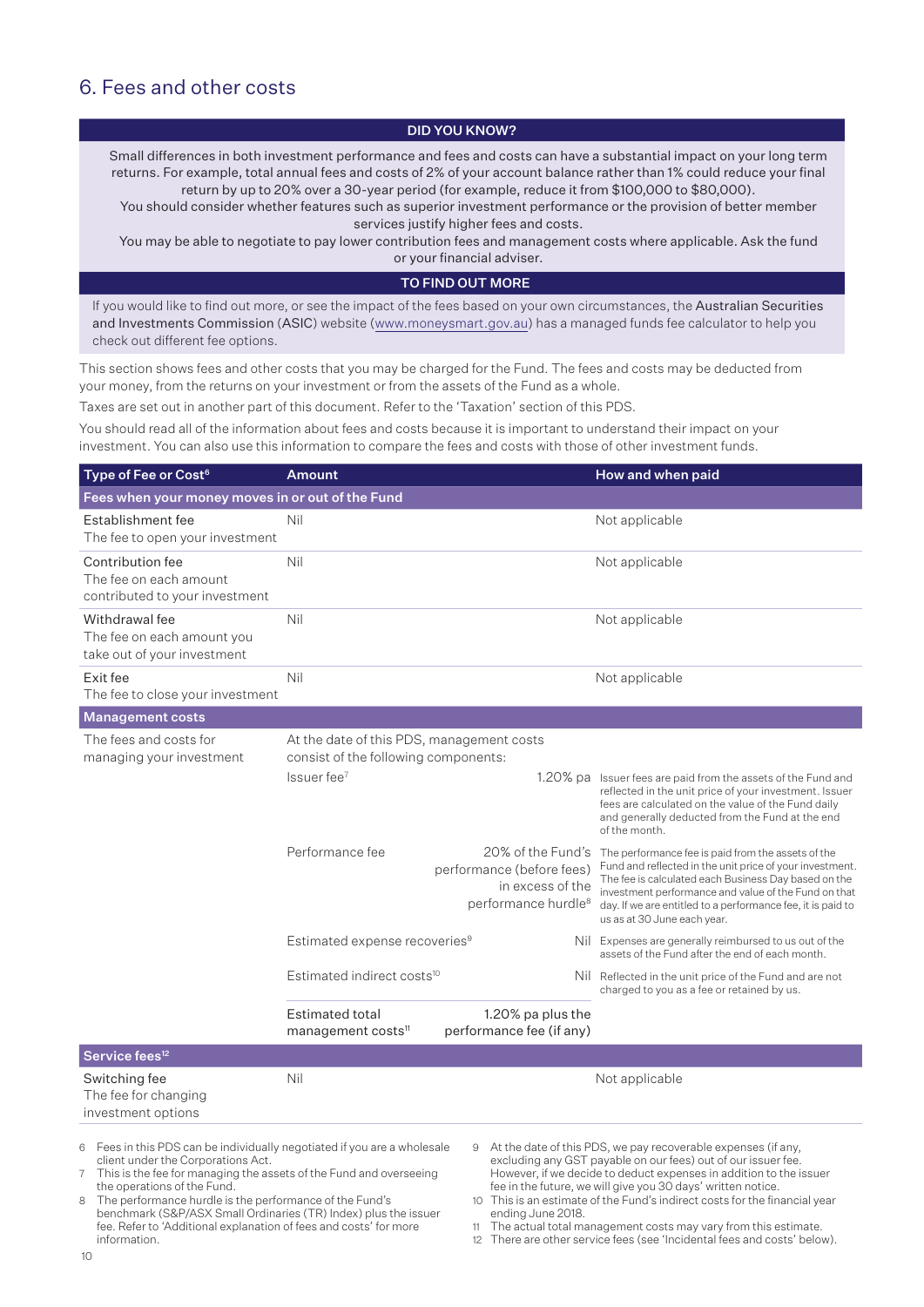#### Example of annual fees and costs for the Fund

This table gives an example of how the fees and costs for the Fund can affect your investment over a one year period. You should use this table to compare this product with other managed investment products.

#### Example – Balance of \$50,000 with a contribution of \$5,000 during the year<sup>13</sup>

| Contribution fees        | Nil                                                                     | For every additional \$5,000 you put in you will not be<br>charged any contribution fee.                                                                                                                                                                        |
|--------------------------|-------------------------------------------------------------------------|-----------------------------------------------------------------------------------------------------------------------------------------------------------------------------------------------------------------------------------------------------------------|
| Plus<br>Management costs | Estimated total management costs<br>$$50,000 \times 1.20\%^{14} = $600$ | And, for every \$50,000 you have in the Fund, you will<br>be charged \$600 each year.                                                                                                                                                                           |
| Equals<br>Cost of Fund   |                                                                         | If you had an investment of \$50,000 at the beginning of<br>the year and you invest an additional \$5,000 during that<br>year, you would be charged fees and incur costs of:<br>\$600 <sup>15</sup><br>What it costs you will depend on the fees you negotiate. |

#### **Additional explanation of fees and costs**

#### Management costs

Management costs are made up of the issuer fee, the performance fee, and any expense recoveries and indirect costs.

#### Issuer Fee

The issuer fee is the fee we charge for overseeing the operations of the Fund and managing the assets of the Fund. If we increase the issuer fee we will give you 30 days' written notice. The maximum issuer fee allowable under the constitution is 2% pa.

#### Performance fee

The performance fee is equal to 20% of the amount (if any) by which the Fund's investment performance (before fees) exceeds the performance hurdle.

A performance fee is:

• payable to the responsible entity if the Fund's investment performance exceeds the performance hurdle.

The performance hurdle is the performance of the benchmark (S&P/ASX Small Ordinaries (TR) Index) for that day plus the Issuer fee (1.20% pa at the date of this PDS)

- only charged on the proportion of performance above the performance hurdle
- only payable when any applicable performance deficit has been recouped and
- if payable, accrued daily and reflected in the unit price of the Fund.

Based on the Fund's average performance fee for the last 5 financial years ending June 2018 16, our estimate of the ongoing performance fee is 2.25% pa. Based on this estimate and an investment of \$50,000 the performance fee would be  $$50,000 \times 2.25\% = $1,125$ . The actual performance fee is likely to vary from this estimate. The maximum Performance fee allowable under the constitution is 40%. For the latest performance fees, please visit www.pendalgroup.com, click on 'Products' and refer to the 'Fees and Costs' document under 'Important Information'.

The performance fee is calculated each Business Day based on daily performance and value of the Fund on that day and, where positive, accrued daily and reflected in the Fund's unit price. Where the daily calculated performance fee is negative it is applied to reduce any accrued performance fee from the previous day, or, where there is no accrued performance fee from the previous day, carried forward as a 'performance deficit'. Any performance deficit will need to be offset by future positive performance fees before any performance fee becomes payable. This means the performance deficit must be recovered in dollar terms before any performance fee can be accrued and reflected in the unit price.

Any performance deficit as at 30 June is carried forward to the next year. If there is a performance deficit for three consecutive years, then the performance deficit is reset to zero at the end of the third year (performance reset date). Despite the reset to zero, we may determine that we will not charge a performance fee until the deficit has been recovered or the next performance reset date arises.

If a performance fee is payable, it is payable annually as at 30 June. Performance fees are payable in relation to the performance of the Fund as a whole during each year and do not necessarily reflect the performance of any individual unitholder's investment.

- 13 This example assumes the \$5,000 contribution occurs at the end of the first year, therefore Management costs are calculated using the \$50,000 balance only.
- 14 This amount includes the issuer fee of 1.20% plus the actual performance fee charged by the Fund for the financial year ending June 2018 of 0.00%. The actual performance of the Fund is likely to vary year to year and therefore the total cost of a \$50,000 investment is likely to differ. For an estimate of the ongoing performance fee please refer to the 'Additional explanation of fees

and costs'.

- 15 Additional fees may apply. Please note that this example does not capture all the fees and costs described in this section that may apply to you, such as incidental fees and costs and the buy-sell spread (see 'Dollar example of buy-sell spread' below).
- 16 This period reflects the minimum suggested investment timeframe for the Fund of 5 years.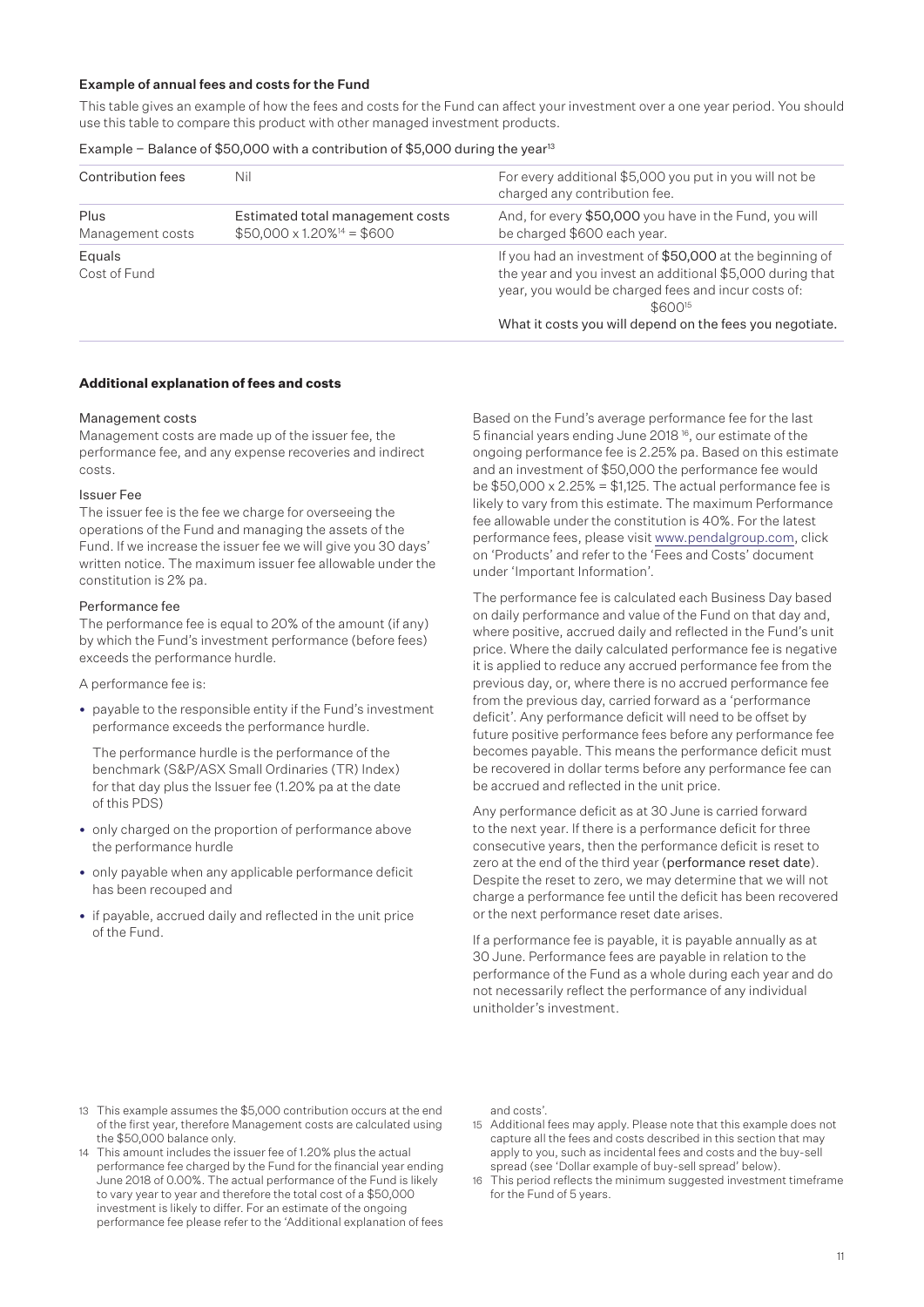#### Expense recoveries

We are also entitled to be reimbursed for expenses we incur in the proper performance of our duties and in connection with the day-to-day operation of the Fund. Such recoverable expenses include registry costs, printing costs of PDSs, annual reports and statements, and certain direct expenses such as overseas custodian charges and audit fees. At the date of this PDS, we pay these recoverable expenses (excluding any GST payable on our fees) out of our issuer fee. However, if we decide to deduct expenses in addition to the issuer fee in the future, we will give you 30 days' written notice.

#### Indirect costs

Indirect costs are certain costs which we reasonably estimate have reduced, directly or indirectly, the Fund's return. Indirect costs may include underlying investment manager fees and costs and certain derivative costs. If any indirect costs are incurred, these are reflected in the unit price of the Fund and are not charged to you as a fee or retained by us.

The indirect costs estimate in the fees and costs table is based on information available to us as at the date of this PDS and represents the indirect costs over the financial year ending June 2018. This information may change from year to year and prior notice will not ordinarily be provided unless there is a material increase. For the latest indirect costs, please visit www.pendalgroup.com, click on 'Products', and refer to the 'Fees and Costs' document under 'Important Information'.

#### Transactional and operational costs

Transactional and operational costs such as brokerage, bidoffer spreads on securities traded, settlement costs, clearing costs and government charges may be incurred as a result of changes in a Fund's investment portfolio either in relation to implementing the Fund's investment strategy or investors entering or exiting the Fund.

Transaction costs that are incurred in relation to investors entering or exiting the Fund are recouped via the Fund's buy- sell spread (being the difference between the Fund's entry and exit unit prices).

For the financial year ending June 2018, the estimated total transactional and operational costs for the Fund were 0.86%. Of this amount, we estimate 0.07% was recouped via the buy-sell spread and 0.79% reduced the return of the Fund. These costs may vary from year to year depending on the transactional or operational costs in implementing the Fund's investment strategy and/or investors entering or exiting the Fund.

When a Fund incurs transactional and operational costs these are paid out of the Fund's assets and reflected in its unit price and are not charged to you as an additional fee or cost.

#### Buy-sell spread

The buy-sell spread is an adjustment to the unit price so that there is a difference between the entry and exit price for the Fund. The buy-sell spread is an additional cost to you and is generally incurred whenever you invest or withdraw funds. As the cost is built into the unit price, the buy-sell spread will not appear on any statement we issue. There is no buy-sell spread for distributions that are reinvested.

The buy-sell spread is retained by the Fund (it is not a fee paid to us) and represents a contribution to the transaction costs (such as brokerage) incurred when the Fund is purchasing or selling assets. The purpose of imposing the buy-sell spread is to ensure these costs are fairly borne by investors joining and leaving the Fund and that other investors (ie those not joining or leaving at a particular time) are not disadvantaged.

The current buy-sell spread is 0.70% of the value of the Fund's assets, represented as the difference between the entry price and the exit price. We may vary the buy-sell spread from time to time and prior notice will not ordinarily be provided unless there is a material increase. For current buysell spread information, visit www.pendalgroup.com, click on 'Products' and select the Fund.

#### Dollar example of buy-sell spread

This table gives an example of how the buy-sell spread for the Fund can affect your investment if you invested \$50,000 in the Fund at a buy-sell spread of 0.70% (the buy-sell spread at the date of the PDS).

| <b>Calculation</b>        | <b>Amount</b> | How and when paid                                                                                                        |
|---------------------------|---------------|--------------------------------------------------------------------------------------------------------------------------|
| $$50,000 \times$<br>0.70% | \$350         | Generally, you incur this<br>cost partly when you<br>invest and partly when you<br>withdraw from the Fund. <sup>17</sup> |

#### Indirect investors – additional master trust or wrap account fees

For indirect investors accessing the Fund through a master trust or wrap account, additional fees and costs may apply. These fees and costs are stated in the offer document provided by your master trust or wrap account operator.

#### Product access payments and fund manager payments

From the fees we receive we may pay product access payments (at our discretion) to wrap platforms, master trust or other investment administration services ('Platforms') for making the fund available on their investment menus.

Fund manager payments (based on volumes of business generated) are only paid by us where such payments are permitted under an arrangement entered into with the relevant Platform operator before 1 July 2013. Volume based fund manager payments are not paid by Pendal under new arrangements entered into with Platform operators on or after 1 July 2013.

The amount of these payments may change during the life of the PDS. As these amounts are paid by us out of our own resources, they are not an additional cost to you.

<sup>17</sup> Additional fees may apply. Please note that this example does not capture all the fees and costs described in this section that may apply to you, such as incidental fees and costs.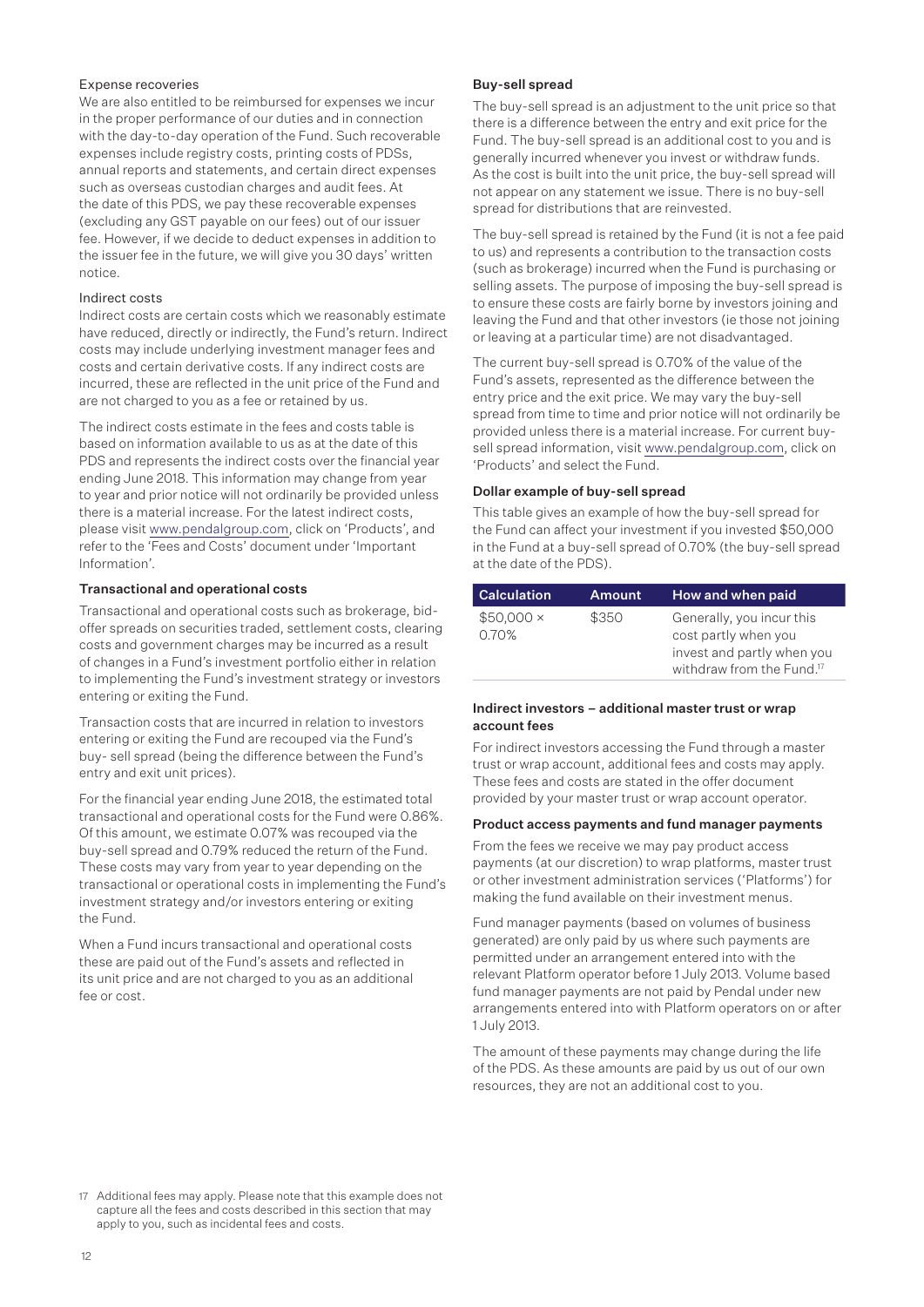#### **Fees paid to financial advisers and other persons**

#### Direct remuneration

Pendal does not pay commissions to financial advisers who provide financial product advice to retail investors.

#### Non-monetary benefits

We may make non-monetary payments or benefits (including sponsorships, gifts and entertainment) to financial advisers, dealer groups and platform providers who provide financial product advice to retail investors where those payments are less than \$300 or are given in relation to providing information technology support or software used for professional development, or for genuine educational and training purposes.

If these amounts or benefits are provided, they are payable out of the fees and costs we are entitled to receive and are not an additional cost to you.

#### Register of non-monetary benefits

We maintain a register that outlines all of the non-monetary payments or benefits that we make to financial advisers, dealer groups and platform providers or receive from them with a value between \$100 to \$300.

You can obtain a copy of this register by contacting our Client Services team.

#### Ability to negotiate fees — wholesale clients

If you are classed as a wholesale client (such as a professional investor) under the Corporations Act, in accordance with Australian Securities and Investments Commission (ASIC) policy, all fees described in this PDS may be individually negotiated. There is no set manner or method of negotiating fees. Please contact our Client Services team for further information.

#### When we can introduce new fees not currently charged?

The constitution of the Fund provides that we can charge the following fees. At the date of this PDS we do not charge these fees but, if we introduce them, we will give direct investors 30 days written notice.

| Fee              | <b>Description</b>                                                 | <b>Maximum</b><br>allowable |
|------------------|--------------------------------------------------------------------|-----------------------------|
| Contribution fee | The fee on each<br>amount contributed to<br>your investment by you | 6%                          |

#### Incidental fees and costs

In addition to the fees and costs set out above, standard Government fees, duties and bank charges may also apply to investments and withdrawals (including dishonour fees and conversion costs) and are paid by the investor.

#### Taxes

Information regarding some taxes relevant to your investment in the Fund is set out in the 'Taxation' section of this PDS.

Unless otherwise stated, all fees quoted in this PDS are quoted on a GST inclusive basis and net of any applicable Reduced Input Tax Credits (RITCs).

#### Rebates/waivers for interfunding arrangements

The Fund may invest from time to time in other funds that we, or a related entity, manage (related fund). Our current policy is:

- no contribution fee is payable to the related fund
- issuer fees are either not collected by the related fund or if they are, they are rebated in full to the Fund; and
- where the related fund charges expense recoveries outside the issuer fee, these will also be rebated to the Fund.

However, we may change these arrangements at any time, in which case, we will give investors 30 days' notice.

## 7. General information

#### Taxation

Investing in managed funds is likely to have tax consequences. Managed funds generally do not pay the tax liability on behalf of investors. However, we may be required to withhold tax from each distribution at the relevant withholding tax rates under certain circumstances. As an investor, you will generally be subject to tax on your share of any taxable income and net realised capital gains generated by the Fund.

The tax information provided in this PDS is intended to be a brief guide only and should not be relied upon as a complete statement of all relevant laws. It is based on our interpretation of current laws at the date of this PDS and is provided as a general overview of how these laws may apply to you. Because the Australian taxation system is complex and different investors have different circumstances, investors are strongly advised to seek professional tax advice before investing in the Fund.

#### Attribution Managed Investment Trust (AMIT) Regime

The AMIT tax regime is designed specifically for managed funds, to provide certainty and flexibility to managed funds and their investors.

We have elected that the Fund be an AMIT from the 2018/19 financial year.

As an investor in the Fund, you will be taxed on the income of the Fund that has been attributed to you on a 'fair and reasonable basis' for each financial year that the Fund qualifies as an AMIT.

The AMIT Member Annual (AMMA) statement provided to you after the end of the financial year will set out the details of taxable income that has been attributed to you.

#### Taxation of the Fund

We intend to manage the Fund so that the Fund is not subject to Australian tax.

We do not expect the Fund to be subject to tax on the income of the Fund (other than in relation to withholding tax on foreign income or other taxes in respect of non-resident investors) as we intend that:

• when the Fund is an AMIT: all taxable income of the Fund will be 'attributed' to investors on a 'fair and reasonable' basis in each financial year and be reflected in the AMMA statement provided to investors; and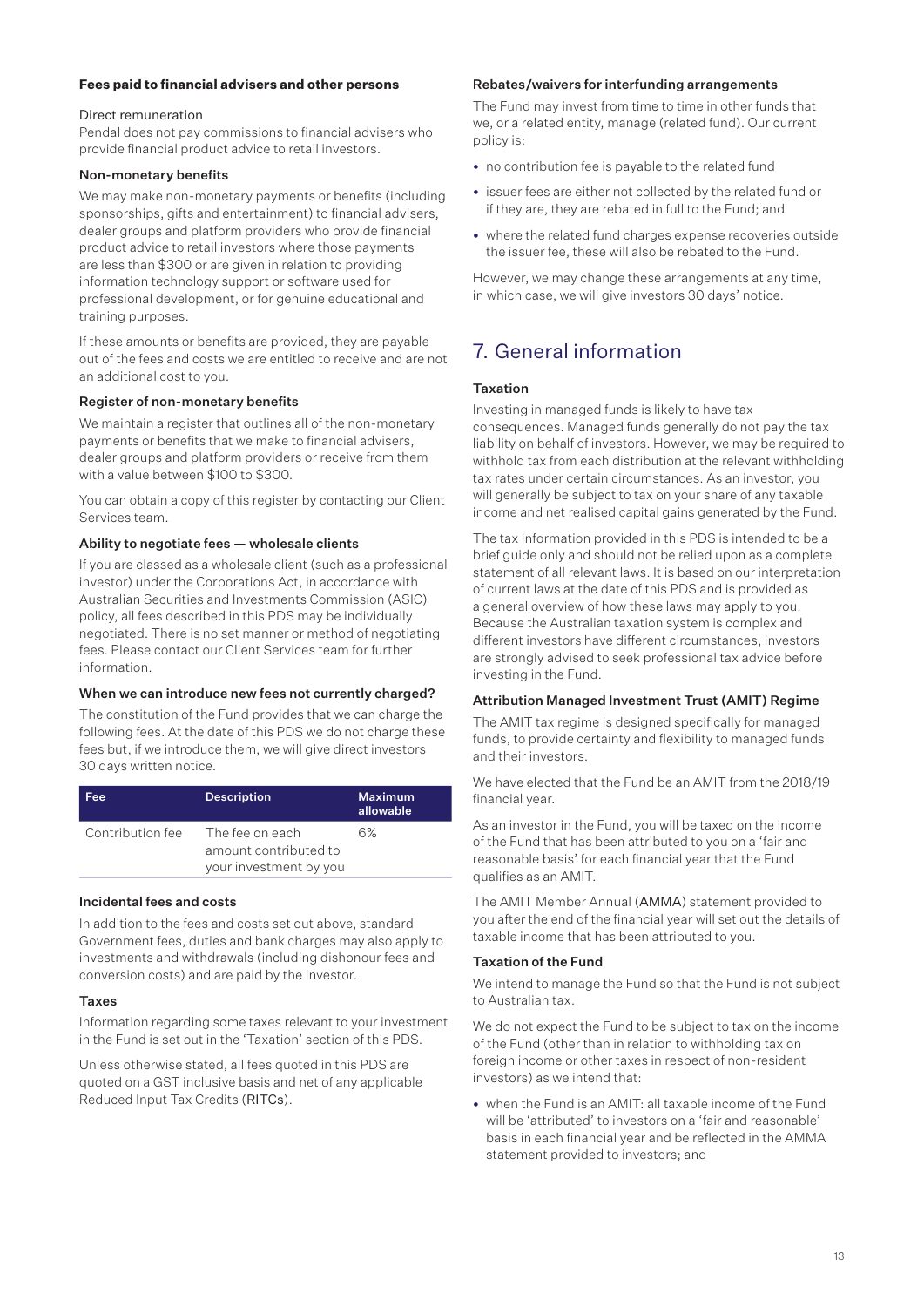• when the Fund is not an AMIT: investors will continue to be presently entitled to all the net income of the Fund in each financial year and an investor's share of the net taxable income of the Fund will be reflected in the tax statement provided to the investor.

While the Fund is an AMIT, we have the discretion to accumulate income (instead of, or in addition to, distributing income to investors), and if we do so, the accumulated income will be reflected in the Fund's unit price. Our policy is generally to distribute the net income of the Fund (including net realised capital gains) for each financial year to investors.

If you disagree with our attribution of taxable income, you may write to the Commissioner of Taxation within 4 months of the end of the relevant income year. You will be required to provide us with a copy of this submission at the same time.

#### **Australian investors**

#### Tax on income

You will generally be subject to tax on your share of the taxable income of the Fund that:

- has been attributed to you when the Fund is an AMIT; or
- you are presently entitled to when the Fund is not an AMIT,

regardless of whether you have received the distribution in cash or it is reinvested (or accumulated, when the Fund is an AMIT and we have decided to accumulate all or part of the income).

The Fund generally distributes all of its distributable income each year and is not taxed itself. Your share of the distributions becomes part of your assessable income for that income year. This is the case regardless of whether the income is paid to you or reinvested, or if the income is received by you in the next income year.

The tax you may pay depends on, among other things, the type of distributions made to you. Distributions can be made up of:

- income (such as dividends and interest)
- net realised gains
- tax credits (such as franking credits attached to dividend income and credits for tax paid on foreign income).

Some distributions may not need to be included in your tax return but may reduce the cost base of your investments for capital gains tax purposes.

#### Tax on withdrawals

Partial or full withdrawals from the Fund will be treated as disposal of investments for tax purposes and you may be subject to Capital Gains Tax (CGT).

If you are an individual, and you hold the investments for more than 12 months, you may be entitled to a CGT concession that can reduce your CGT liability by 50%. Other taxpayers (for example, complying superannuation funds) may be entitled to a 33.33% CGT concession provided the investments are held for more than 12 months.

#### Tax reporting

After the end of the financial year, we will send tax statements to direct investors, or the operator or the custodian of the master trust and wrap account.

#### TFN/ABN Withholding

You are not obliged to provide your Tax File Number (TFN) or Australian Business Number (ABN), but if you are an Australian resident for tax purposes and do not provide either, and do not claim a valid exemption, we are required to deduct tax from Fund distributions paid or reinvested to you, or your share of income accumulated, at the highest marginal tax rate, plus the Medicare levy, and any other applicable levies or taxes.

Australian companies and other entities that invest in the course or furtherance of their registered business can supply their ABN instead of their TFN to us.

#### Non-residents of Australia

If you are a non-resident wishing to invest in Australia, we recommend that you seek independent professional tax advice. Tax at the prescribed rates will be withheld from distributions to non-residents to the extent that the distributions comprise Australian sourced income or certain net realised gains.

#### **Foreign Account Tax Compliance Act (FATCA) and Common Reporting Standard (CRS)**

#### Foreign Tax Residency Information

We are required to identify tax residents of a country or countries other than Australian in order to meet account information reporting requirements under domestic and international laws.

If at any time after account opening, information in our possession suggests that you, or (where you are an entity) the entity or any individual who holds ownership and/or control in the entity of 25% or more of the entity (Controlling Person) may be a tax resident of a country or countries other than Australia, you may be contacted to provide further information. Failure to respond may lead to certain reporting requirements applying to the account.

A Controlling Person refers to the individual(s) that directly or indirectly own a legal interest in the entity of 25% or more and/ or exercises actual effective control over the entity, whether from an economic or other perspective such as through voting rights. Where no individuals are identified as exercising control of the entity through ownership interests, the Controlling Person of the entity is deemed to be the individual(s) who hold the position of senior managing official. In the case of a trust, a Controlling Person includes the settlor(s), trustee(s), appointer(s), protector(s) or classes of beneficiaries and in the case of an entity other than a trust, the term includes persons of equivalent or similar positions.

#### Goods and Services Tax (GST)

GST will not be imposed on the application for, or withdrawal of, units in the Fund. However, it will be charged on:

- the price of most purchases made by the Fund in carrying out its investment activities
- fees payable to us, and reimbursable expenses.

The Fund may be entitled to claim a refund (RITC) for part of the GST included in the price of most purchases.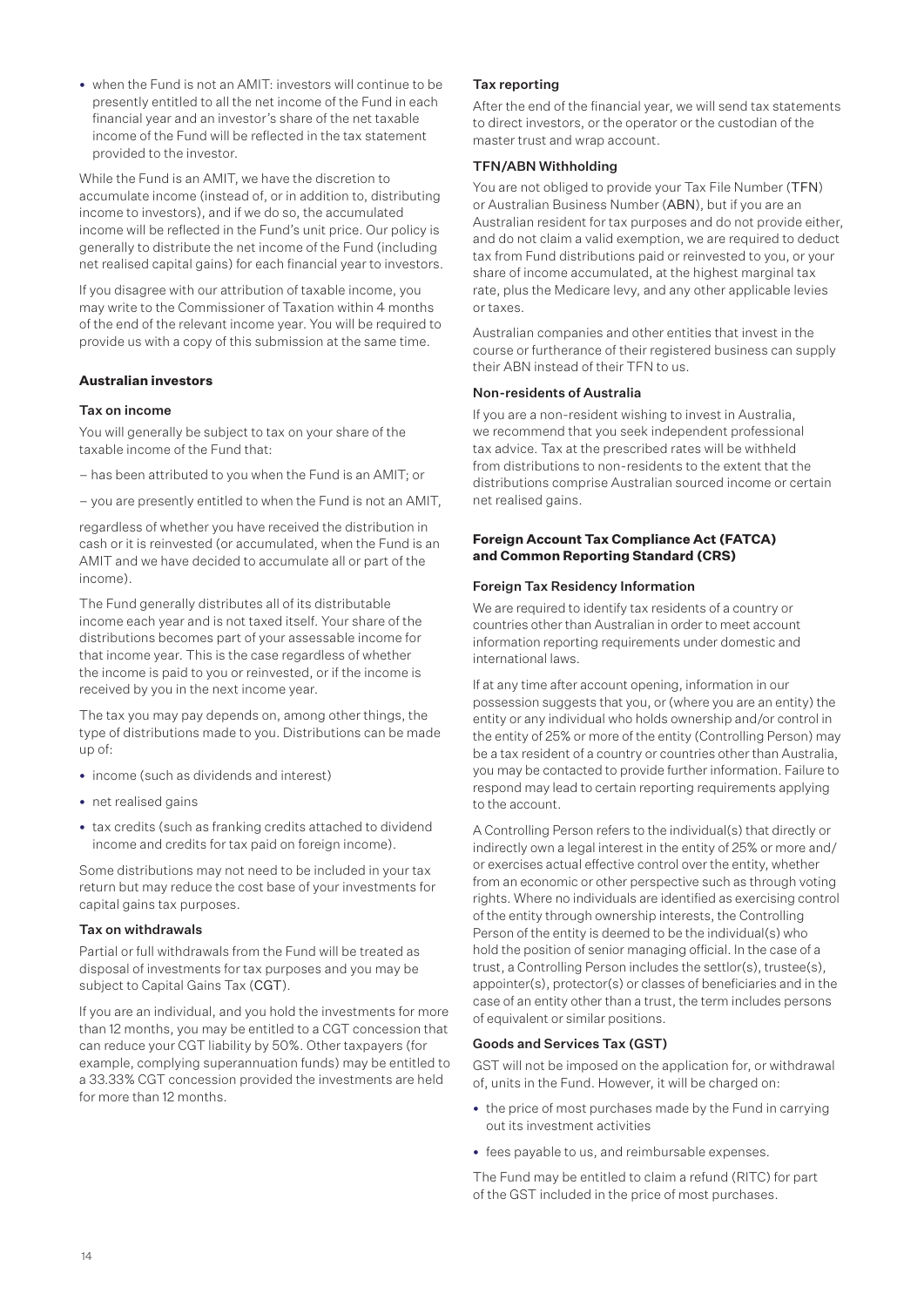#### **The constitution of the Fund**

#### What is the constitution of the Fund?

The Fund is a registered managed investment scheme established under a document called a constitution. Under the constitution, the responsible entity of the Fund is responsible for operating the Fund and selecting investments in accordance with the constitution. The Corporations Act, the constitution and the general law set out the framework under which the Fund operates. The constitution (including any amendments) has been lodged with ASIC.

If you wish to inspect a copy of the constitution, please contact your master trust or wrap account operator or contact our Client Services team.

#### What are the main rights of investors under the constitution?

The rights and obligations of investors in the Fund are governed by the constitution for the Fund, this PDS, the Corporations Act (as varied by ASIC) and the general law relating to trusts. Some of the provisions of the constitution are discussed elsewhere in this PDS. Others affecting your rights include:

- the nature of the units and whether classes of units are authorised. Every unit confers a beneficial interest in the Fund as a whole (but not a specific interest in any particular asset of the Fund)
- how we must calculate unit prices and the value of the Fund
- what you are entitled to receive when you withdraw or the Fund is wound up
- your right to share in any income and how we calculate it.

The constitution is designed to limit your liability to the value of your units, but the courts are yet to determine the effectiveness of limits of this kind.

Your rights to requisition, attend and vote at meetings of unit holders are mainly contained in the Corporations Act.

#### What are our main duties and rights under the constitution?

There are also provisions governing our powers and duties as responsible entity, including that we:

- can issue units to you before your application money is received, as long as you pay interest on the outstanding amount of application money to the Fund
- have wide powers to invest, borrow and generally manage the Fund
- have discretion to refuse transfers and applications
- can change the constitution, but we need approval at a meeting of unit holders if the change will adversely affect rights
- can terminate the Fund at any time and will give you notice of any intention to do so. If we terminate the Fund, you share pro rata in the net proceeds available from the sale of investments
- can retire, in which case a new responsible entity will be appointed.

As responsible entity of the Fund we must comply with all obligations set out in the constitution. We are also subject to duties under the law including duties to act honestly, exercise care and diligence, and treat investors of the same class equally.

#### What are our liabilities and indemnities under the constitution?

The constitution limits our liabilities in relation to the Fund. For example:

- we are not liable for acting in reliance in good faith on professional advice
- if we comply with our duties and act in accordance with the relevant laws and the constitution, we are not liable to you for any loss in connection with the Fund.
- In addition, we are entitled to be indemnified out of the assets of the Fund for liabilities we incur in connection with the proper performance of our duties for the Fund.

## 8. More about the Fund

#### Can the Fund borrow money?

Yes. However, it is not intended that the Fund will undertake long-term borrowings. Short-term borrowings may occur in the daily management of the Fund.

#### Related party transactions and conflicts of interests

The Fund may, without limit, invest in other funds of which we, or a related entity, are trustee, responsible entity or manager (related funds).

We may appoint any of our related entities to provide services or perform functions in relation to the Fund, including acting as our delegate. We may also enter into financial or other transactions with related entities in relation to the assets of the Fund and may sell assets or purchase assets from, a related entity. A related entity is entitled to earn fees, commissions or other benefits in relation to any such appointment or transaction and to retain them for its own account. Such arrangements will be based on arm's length commercial terms.

In the course of managing the Fund, we may face conflicts in respect of our duties in relation to the Fund, related funds and our own interests. We have policies and procedures in place to manage these appropriately. We will resolve such conflict fairly and reasonably and in accordance with the law, ASIC policy and our policies.

#### Protecting your privacy

For information on how we protect your privacy including details on:

- How we use your information
- How we collect your information
- When we disclose your information
- How you can access your information
- Receiving marketing information,

please visit www.pendalgroup.com/privacy. A copy of this information is also available from our Client Services team free of charge on request.